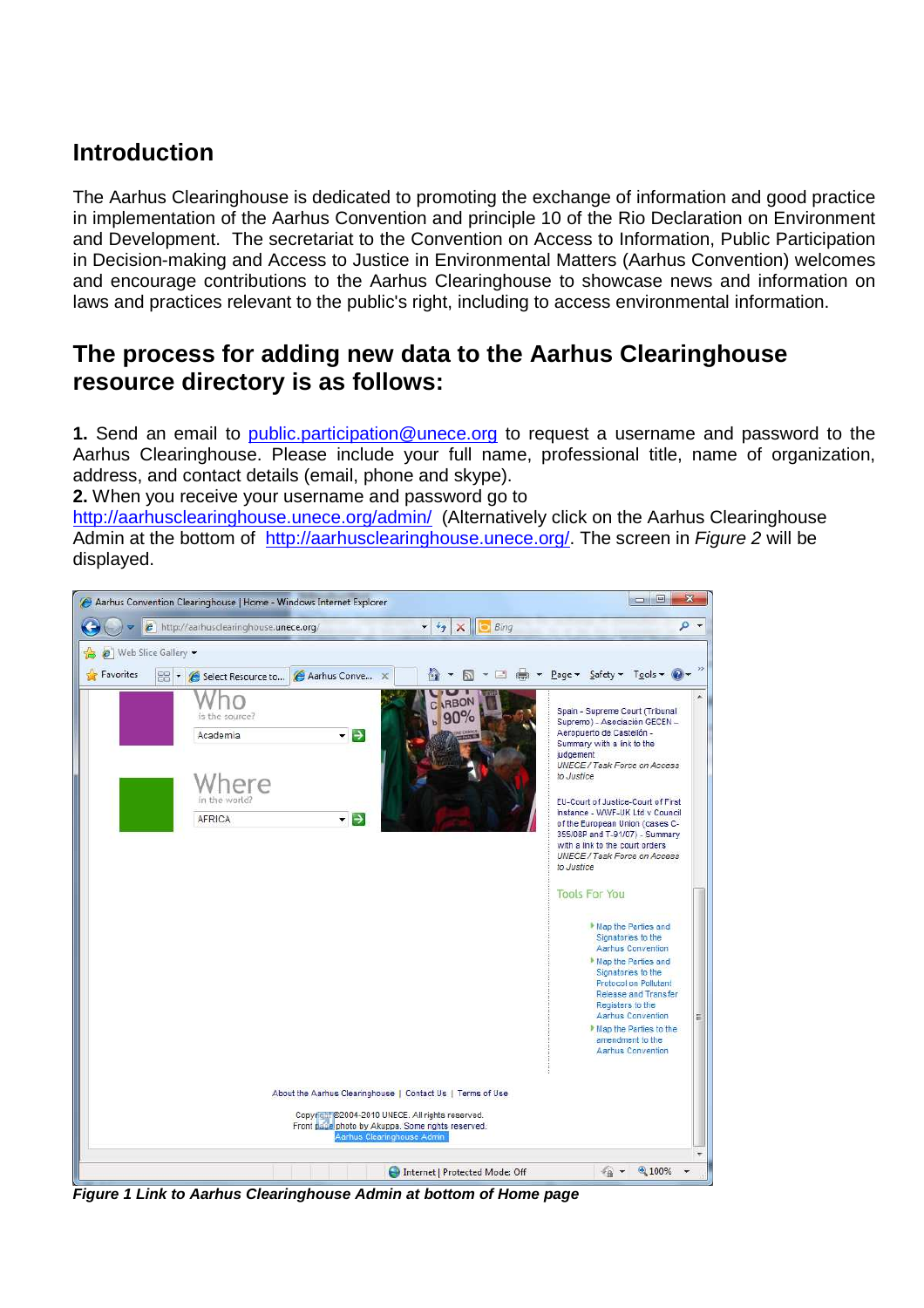| Log in   Aarhus Clearinghouse Admin - Windows Internet Explorer<br>e http://aarhusclearinghouse.unece.org/admin/<br>$\epsilon_{\uparrow}$<br>Bing<br>$\times$<br>$\mathbf{r}$ | $\boxed{\square}$<br>$\qquad \qquad \Box$ | $\mathbf{x}$<br>→ α |
|-------------------------------------------------------------------------------------------------------------------------------------------------------------------------------|-------------------------------------------|---------------------|
| Web Slice Gallery<br>遠<br>☆ ▼ 同 ▼ □ ● ▼ Page ▼ Safety ▼ Tools ▼ ② ▼<br>Favorites<br>Log in   Aarhus Clearinghouse Admin                                                       |                                           | $\gg$               |
|                                                                                                                                                                               |                                           | ×                   |
|                                                                                                                                                                               |                                           |                     |
| Aarhus Clearinghouse Admin                                                                                                                                                    |                                           |                     |
| Username:<br>Password:                                                                                                                                                        |                                           |                     |
| Log in                                                                                                                                                                        |                                           |                     |
|                                                                                                                                                                               |                                           |                     |
|                                                                                                                                                                               |                                           |                     |
|                                                                                                                                                                               |                                           |                     |
| Internet   Protected Mode: Off<br>Done<br>4a                                                                                                                                  | ● 100%                                    |                     |

**Figure 2 Log in to Aarhus Clearinghouse Admin** 

**3.** Enter your Username and Password and click the 'Log in' button - the screen in Figure 3 will then be displayed.

| Site administration   Aarhus Clearinghouse Admin - Windows Internet Explorer                                 |             |                     |                                             | $= 0$<br>$\mathbf{x}$                         |
|--------------------------------------------------------------------------------------------------------------|-------------|---------------------|---------------------------------------------|-----------------------------------------------|
| http://aarhusclearinghouse.unece.org/admin/                                                                  |             |                     | $\bullet$ $\bullet$ $\times$ $\bullet$ Bing | $\circ$ .                                     |
| <sup>8</sup> ( <i>e</i> ) Web Slice Gallery<br>Favorites<br>Site administration   Aarhus Clearinghouse Admin |             |                     |                                             | ☆ ▼ 同 ▼ □ 扁 ▼ Page ▼ Safety ▼ Tools ▼ ② ▼     |
| Aarhus Clearinghouse Admin                                                                                   |             |                     |                                             | Welcome, MaryByrne. Change password / Log out |
| <b>Site administration</b>                                                                                   |             |                     |                                             |                                               |
| <b>Resources</b>                                                                                             |             |                     |                                             | <b>Admin Tools</b>                            |
| <b>Resources</b>                                                                                             | <b>中Add</b> | $\mathscr O$ Change |                                             | Admin Guide                                   |
|                                                                                                              |             |                     |                                             | <b>Recent Actions</b>                         |
|                                                                                                              |             |                     |                                             | <b>My Actions</b>                             |
|                                                                                                              |             |                     |                                             | None available                                |
| $\epsilon$                                                                                                   |             |                     |                                             |                                               |
|                                                                                                              |             | m                   |                                             |                                               |
| Done                                                                                                         |             |                     | Internet   Protected Mode: Off              | 土 100%                                        |

**Figure 3 Aarhus Clearinghouse Admin**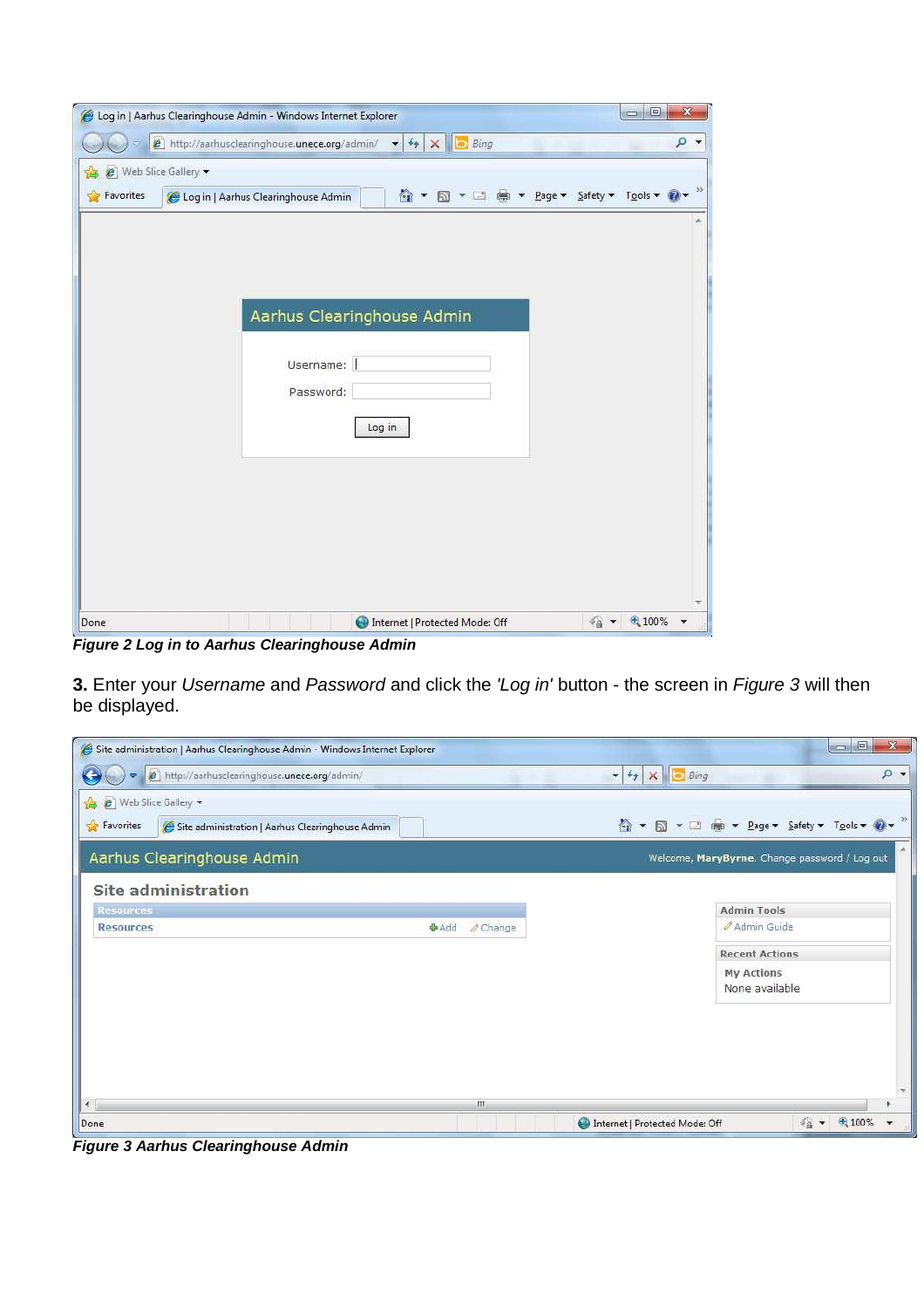## **4.** Select Resources to display the screen in Figure 4.

| $\epsilon$ http://aarhusclearinghouse.unece.org/admin/resources/n $\star$ $\star$ $\star$<br>e   Web Slice Gallery<br>Favorites<br>Select Resource to change   Aarhus Clearingho | <b>Bing</b><br>$\rightarrow$<br>4 ▼ 5 ▼ □       ▼ Page ▼ Safety ▼ Tools ▼   2 ▼                                                                                                                 |
|----------------------------------------------------------------------------------------------------------------------------------------------------------------------------------|-------------------------------------------------------------------------------------------------------------------------------------------------------------------------------------------------|
| Aarhus Clearinghouse Admin<br>Home > Resources > Resources                                                                                                                       | Welcome, MaryByrne. Change password / Log out                                                                                                                                                   |
| Select Resource to change                                                                                                                                                        | Add Resource  +                                                                                                                                                                                 |
| Q<br>Search                                                                                                                                                                      | <b>Filter</b>                                                                                                                                                                                   |
| 0 Resources                                                                                                                                                                      | <b>By Review stage</b><br>All<br>Draft only.<br>Submitted for review<br>Review in process.<br>E<br>Approved<br>By modified (UTC)<br>Any date<br>Today<br>Past 7 days<br>This month<br>This year |
| Done                                                                                                                                                                             | € 100%<br>$\pi_{\Omega}$ $\rightarrow$<br>Internet   Protected Mode: Off                                                                                                                        |

**Figure 4** 

**5.** Select the Add Resource button on the top right hand side of the screen. The Add Resource screen is then displayed, see Figure 5.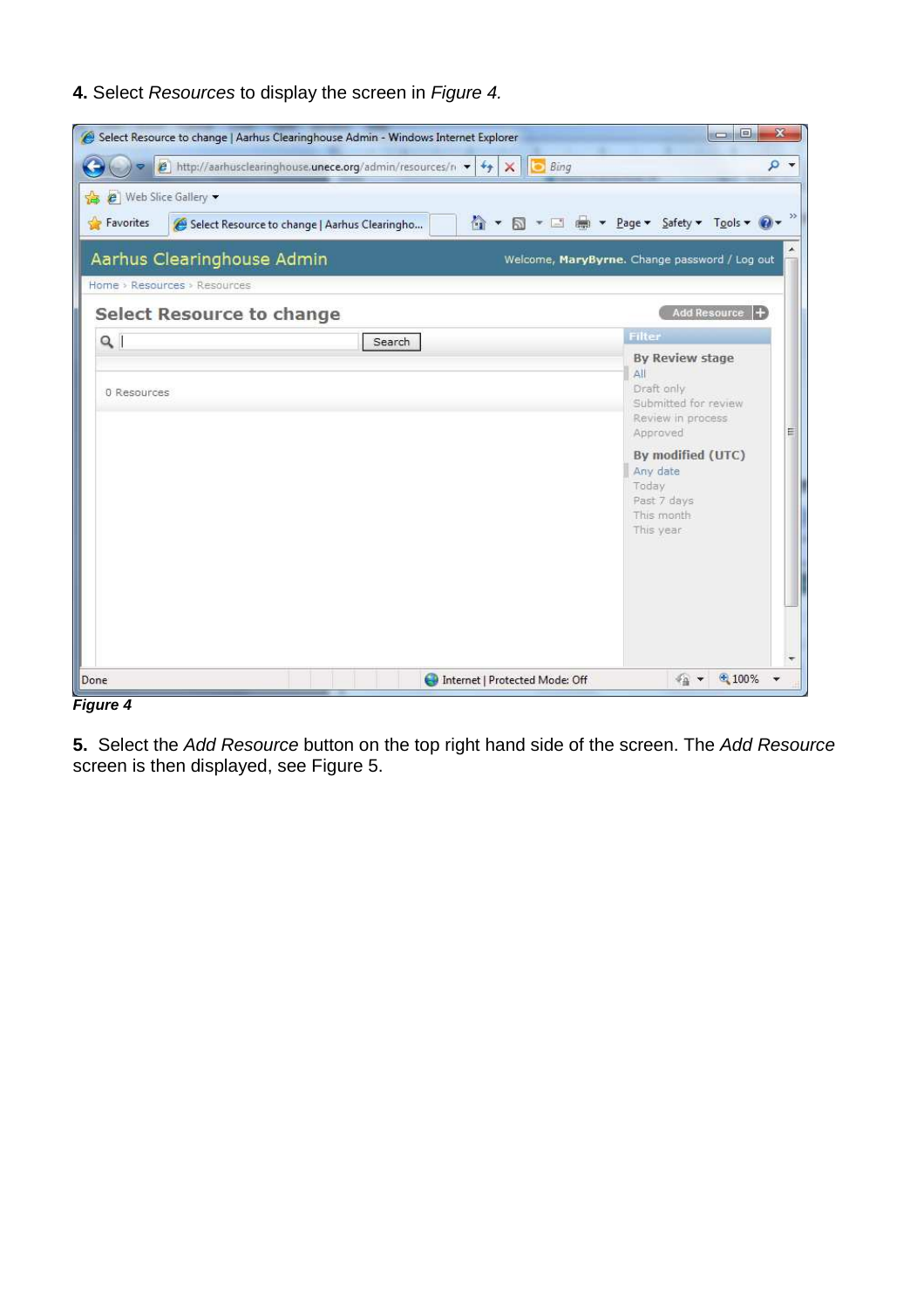|                         | Add Resource   Aarhus Clearinghouse Admin - Windows Internet Explorer                                                        | ×<br>回<br>انصاد                               |
|-------------------------|------------------------------------------------------------------------------------------------------------------------------|-----------------------------------------------|
|                         | $\epsilon$ http://aarhusclearinghouse.unece.org/admin/resource $\bullet$ $\rightarrow$ $\rightarrow$ $\times$<br><b>Bing</b> | $\rho$ .                                      |
| e   Web Slice Gallery - |                                                                                                                              |                                               |
| Favorites               | 4 ▼ 5 ▼ □ ● ▼ Page ▼ Safety ▼ Tools ▼ 0 ▼<br>Add Resource   Aarhus Clearinghouse Admin                                       |                                               |
|                         | Aarhus Clearinghouse Admin                                                                                                   | Welcome, MaryByrne. Change password / Log out |
|                         | Home > Resources > Resources > Add Resource                                                                                  |                                               |
| <b>Add Resource</b>     |                                                                                                                              |                                               |
| Title:                  |                                                                                                                              | Ξ                                             |
|                         |                                                                                                                              |                                               |
| <b>Description:</b>     |                                                                                                                              |                                               |
|                         |                                                                                                                              |                                               |
|                         |                                                                                                                              |                                               |
|                         |                                                                                                                              |                                               |
|                         |                                                                                                                              |                                               |
| URL:                    |                                                                                                                              |                                               |
|                         |                                                                                                                              |                                               |
|                         | Enter the full URL beginning with http://                                                                                    |                                               |
| Publication<br>year:    |                                                                                                                              |                                               |
|                         |                                                                                                                              |                                               |
|                         | Publication year (format as YYYY, e.g., 2010)                                                                                |                                               |
| Publisher:              |                                                                                                                              |                                               |
|                         | Name of the organisation publishing the resource                                                                             |                                               |
| Start date:             |                                                                                                                              |                                               |
|                         | Today   <sub>□</sub><br>Optional: For events, the start date; For jurisprudence cases, the decision date                     |                                               |
| End date:               |                                                                                                                              |                                               |
|                         | Today $\left  \quad \right $<br>Optional: For events, the end date                                                           | ۳.                                            |
| $\langle$               | HI.                                                                                                                          | ь                                             |
|                         | <b>D</b> Internet   Protected Mode: Off                                                                                      | $\frac{1}{4}$ $\times$ $\frac{100\%}{4}$<br>v |

**Figure 5 Add Resource** 

**6.** Enter new Resource information on the Add Resource screen and click the Save button at the bottom of the screen. Please send an email public.participation@unece.org to request approval of the new resource.

**Note:** NFPs can edit records they have added to the Aarhus Clearinghouse by logging in and selecting the relevant record.

**Note:** When you have saved a new record it will be reviewed by the Aarhus Convention secretariat. The new record will only appear on the Aarhus Clearinghouse website when it has been approved by the secretariat.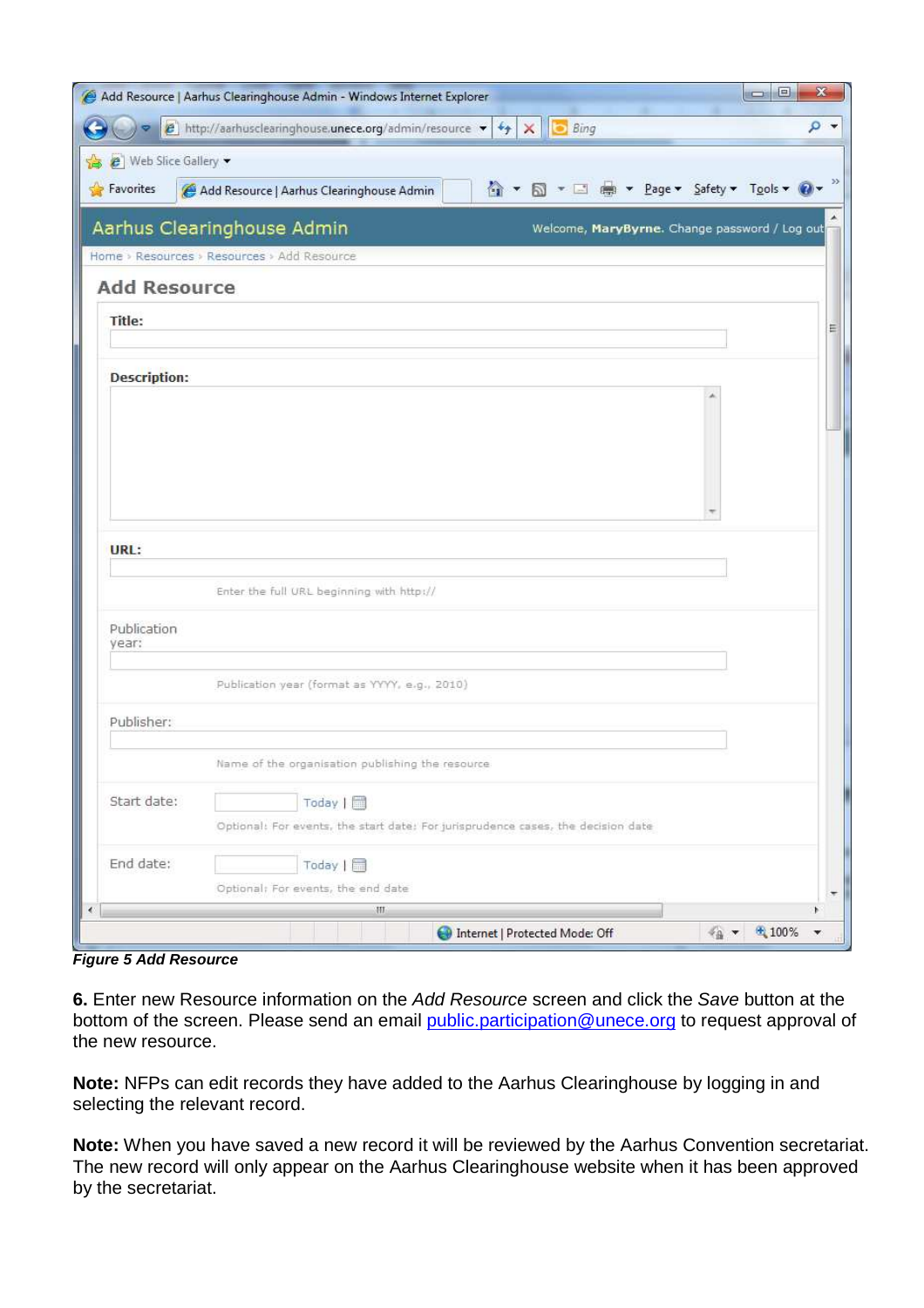## **The process for suggesting a news item to be published on the Aarhus Clearinghouse is as follows:**

**1.** Send an email containing the suggested news item to public.participation@unece.org The Aarhus Convention secretariat will then review the suggested news item for possible publication on the Aarhus Clearinghouse.

**Note:** The news item must have a strong focus on either the Aarhus Convention or the PRTR Protocol to be considered for publication.

#### **The process for searching the Aarhus Clearinghouse resource directory is as follows:**

**1.** Go to http://aarhusclearinghouse.unece.org/resources/ or click on Resources on the menu on http://aarhusclearinghouse.unece.org/

| 2. The Resource Directory page will be displayed, see Figure 6. |
|-----------------------------------------------------------------|
|                                                                 |

| Aarhus Convention Clearinghouse   Resource Directory - Windows Internet Explorer                                                                                                                                                                                                                                                                                                                                                                                                                                                                                                                                                                                                                                                                                                                                                                                                                                                                                                                                                                                                                                                                                                                                                                                                                                                                                                                                                                                                 |                                                                                                                                                                                                                        | <b>CONNECT</b>                                                                                                                                                                                                                                                                                                                                                                                                                                                                                                                        |
|----------------------------------------------------------------------------------------------------------------------------------------------------------------------------------------------------------------------------------------------------------------------------------------------------------------------------------------------------------------------------------------------------------------------------------------------------------------------------------------------------------------------------------------------------------------------------------------------------------------------------------------------------------------------------------------------------------------------------------------------------------------------------------------------------------------------------------------------------------------------------------------------------------------------------------------------------------------------------------------------------------------------------------------------------------------------------------------------------------------------------------------------------------------------------------------------------------------------------------------------------------------------------------------------------------------------------------------------------------------------------------------------------------------------------------------------------------------------------------|------------------------------------------------------------------------------------------------------------------------------------------------------------------------------------------------------------------------|---------------------------------------------------------------------------------------------------------------------------------------------------------------------------------------------------------------------------------------------------------------------------------------------------------------------------------------------------------------------------------------------------------------------------------------------------------------------------------------------------------------------------------------|
| e http://aarhusclearinghouse.unece.org/resources/                                                                                                                                                                                                                                                                                                                                                                                                                                                                                                                                                                                                                                                                                                                                                                                                                                                                                                                                                                                                                                                                                                                                                                                                                                                                                                                                                                                                                                | $\bullet$ $\bullet$ $\times$<br><b>Bing</b>                                                                                                                                                                            | $\Omega$ +                                                                                                                                                                                                                                                                                                                                                                                                                                                                                                                            |
| Web Slice Gallery                                                                                                                                                                                                                                                                                                                                                                                                                                                                                                                                                                                                                                                                                                                                                                                                                                                                                                                                                                                                                                                                                                                                                                                                                                                                                                                                                                                                                                                                |                                                                                                                                                                                                                        |                                                                                                                                                                                                                                                                                                                                                                                                                                                                                                                                       |
| Favorites<br><b>PB-</b><br>Aarhus Convention Cle X<br>Select Resource to change                                                                                                                                                                                                                                                                                                                                                                                                                                                                                                                                                                                                                                                                                                                                                                                                                                                                                                                                                                                                                                                                                                                                                                                                                                                                                                                                                                                                  |                                                                                                                                                                                                                        | A ▼ M ▼ II (m × Page ▼ Safety ▼ Tools ▼ W ▼                                                                                                                                                                                                                                                                                                                                                                                                                                                                                           |
| UNECE<br><b>RESOURCE DIRECTORY</b><br><b>NEWS</b><br><b>NATIONAL REPORTS</b><br><b>HOME</b><br>Home > Resource Directory<br>▼ from All sources<br>All resource types $\bullet$ on All topics<br>Showing resources 1-10 of 1581. ● Previous Next ▶<br>Spain - Supreme Court (Tribunal Supremo) - Asociación GECEN - Aeropuerto de Castellón -<br>Summary with a link to the judgement. Key issue: NGO standing (art. 2 and 9) - The special<br>protection of the environment given by art. 45 of the Spanish Constitution, and the broad and                                                                                                                                                                                                                                                                                                                                                                                                                                                                                                                                                                                                                                                                                                                                                                                                                                                                                                                                      | United Nations Economic Commission for Europe<br>Aarhus Clearinghouse<br><b>CALENDAR</b><br><b>HELP</b><br><b>CONVENTION HOME</b><br><b>N</b> RSS Feed<br>$\blacktriangleright$ in All regions<br>Sort by Date added - | $\lambda$<br>Search<br>Advanced search<br><b>Top Resources</b><br>1 Cutting the Carbon Knot: flyer<br>for official UNFCCC 15th<br>Conference of the Parties<br>side event<br>2 Convenção de Aarhus /<br><b>Aarhus Convention</b><br>3 Modeling the effects of                                                                                                                                                                                                                                                                         |
| collective interests and protections on Spanish citizens require a wide scope for legal standing in<br>which environmental NGOs should have an important role. In addition to this, art. 23 of the national<br>transposition law of the Aarhus Convention, establishes a quasi class action in environmental<br>matters for non-profit organisations meeting a number of requirements. Key words: Access to<br>Justice, Sufficient Interest, Non-governmental Organisations, Legal Standing, English   Spanish<br>Publisher: UNECE / Task Force on Access to Justice<br>Court/Body: Supreme Court (Tribunal Supremo)<br>Decision date: 25 Jun 2008<br>EU-Court of Justice-Court of First Instance - WWF-UK Ltd v Council of the European Union (cases C-<br>355/08P and T-91/07) - Summary with a link to the court orders. Key issue: NGO Standing before the<br>Court of First Instance and the European Court of Justice (art. 2 and 9) - The ECJ did not allow an<br>environmental NGO to challenge a EU Regulation on cod fishing, as the NGO was not "individually<br>concerned" by the contested decision. Key words: Standing, individual concern, Locus standi. English<br>Publisher: UNECE / Task Force on Access to Justice<br>Court/Body: Court of Justice of the European Union<br>Court/Body: Court of First Instance of the European Union<br><b>Decision date:</b><br>EU-Court of Justice-Diurgården-Lilla Värtans Miljöskyddsförening v Stockholms kommun genom |                                                                                                                                                                                                                        | climate change using Google<br>Farth<br>4 EPA Launches New Chinese<br>Web Site<br>5 Convenio de Aarhus /<br><b>Aarhus Convention</b><br>6 Recent developments in<br>European Environmental Law<br>7 Marrakech Process<br>discussion paper for public<br>consultation on a 10 year<br>framework of programmes<br>on sustainable consumption<br>and production:<br>8 Mono culture<br>9 Case Law of the Aarhus<br><b>Convention Compliance</b><br>Committee (2004-2008)<br>10 Public participation in<br><b>Environmental Governance</b> |
| dess marknämnd Sweden (C-263/08) - Summary with a reference to the preliminary ruling. Key<br>issue: NGO standing (art. 2, 6 and 9) - National legislation could not limit standing for non-                                                                                                                                                                                                                                                                                                                                                                                                                                                                                                                                                                                                                                                                                                                                                                                                                                                                                                                                                                                                                                                                                                                                                                                                                                                                                     | Internet   Protected Mode: Off                                                                                                                                                                                         | Most popular resources among<br>this group of 1581 resources.<br>$\frac{4}{9}$ $\times$ $\frac{4}{100\%}$                                                                                                                                                                                                                                                                                                                                                                                                                             |
|                                                                                                                                                                                                                                                                                                                                                                                                                                                                                                                                                                                                                                                                                                                                                                                                                                                                                                                                                                                                                                                                                                                                                                                                                                                                                                                                                                                                                                                                                  |                                                                                                                                                                                                                        |                                                                                                                                                                                                                                                                                                                                                                                                                                                                                                                                       |

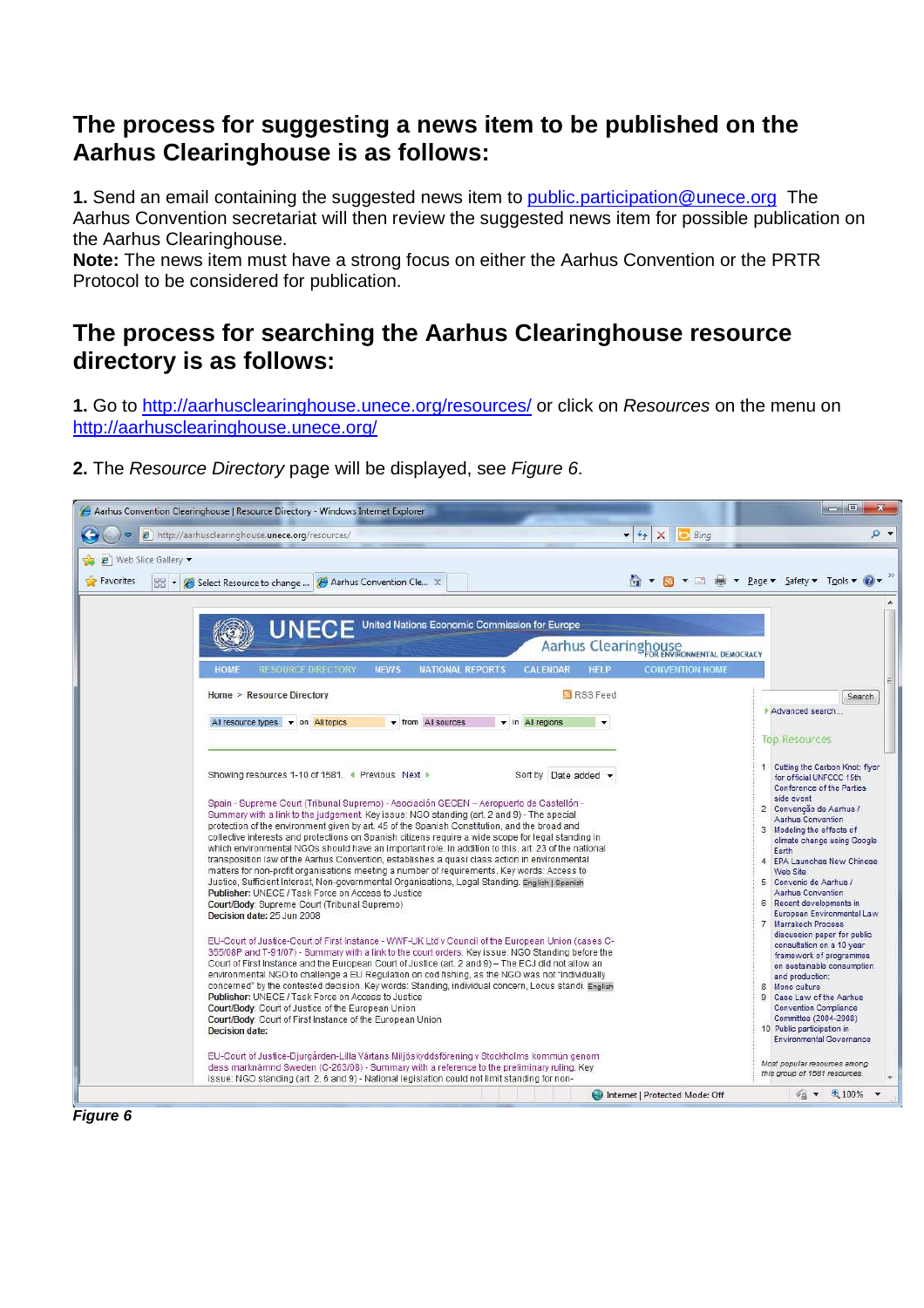**3.** Select the criteria for your search, see Figure 7. The resources that match the criteria you have selected will be displayed.

|                                                                                     | Aarhus Convention Clearinghouse   Resource Directory - Windows Internet Explorer                                                                                                                                                                                                                                                                                                                                    | 双<br>Bing          |
|-------------------------------------------------------------------------------------|---------------------------------------------------------------------------------------------------------------------------------------------------------------------------------------------------------------------------------------------------------------------------------------------------------------------------------------------------------------------------------------------------------------------|--------------------|
|                                                                                     | e http://aarhusclearinghouse.une<br>Bing<br>$+$                                                                                                                                                                                                                                                                                                                                                                     | ۹                  |
| <i>e</i>   Web Slice Gallery ▼<br>Favorites                                         | A ▼ M ▼ II (m × Page ▼ Safety ▼ Tools ▼<br>Aarhus Convention Clea                                                                                                                                                                                                                                                                                                                                                   |                    |
|                                                                                     | United Nations Economic Commission for Europe<br>UNECE                                                                                                                                                                                                                                                                                                                                                              | Aarhus Clearinghol |
| <b>HOME</b>                                                                         | RESOURCE DIRECTORY NEWS<br><b>NATIONAL REPORTS</b><br><b>CALENDAR</b>                                                                                                                                                                                                                                                                                                                                               | CO<br><b>HELP</b>  |
| All resource types<br>All resource types<br>Events (94)                             | on All topics<br>▼ from All sources<br>v in All regions                                                                                                                                                                                                                                                                                                                                                             |                    |
| Experts (71)<br>Funding (37)<br>Jurisprudence (46)<br>Legislation (454)             | 10 of 1581. + Previous Next ▶                                                                                                                                                                                                                                                                                                                                                                                       | Sort by Date added |
| Media (112)<br>Policy (388)<br>Procedures (261)<br>Projects (455)<br>Research (671) | rt (Tribunal Supremo) - Asociación GECEN - Aeropuerto de Castellón -<br>the judgement. Key issue: NGO standing (art. 2 and 9) - The special<br>priment given by art. 45 of the Spanish Constitution, and the broad and<br>d protections on Spanish citizens require a wide scope for legal standing in<br>Training Materials (130) IGOs should have an important role. In addition to this, art. 23 of the national |                    |
|                                                                                     | transposition law of the Aarhus Convention, establishes a quasi class action in environmental<br>matters for non-profit organisations meeting a number of requirements. Key words: Access to<br>Justice, Sufficient Interest, Non-governmental Organisations, Legal Standing. English   Spanish<br>Publisher LINECE / Task Entre on Access to Instice<br>Ш                                                          |                    |
|                                                                                     | Internet   Protected Mode: Off                                                                                                                                                                                                                                                                                                                                                                                      | $*100%$            |

**Figure 7** 

**Note:** You can **search by keyword** by entering a keyword in the search field at the top right hand side of the page, and then clicking the Search button.

**Note:** You conduct an advanced search by clicking the Advanced Search link on the top right hand side of the page, see Figure 8.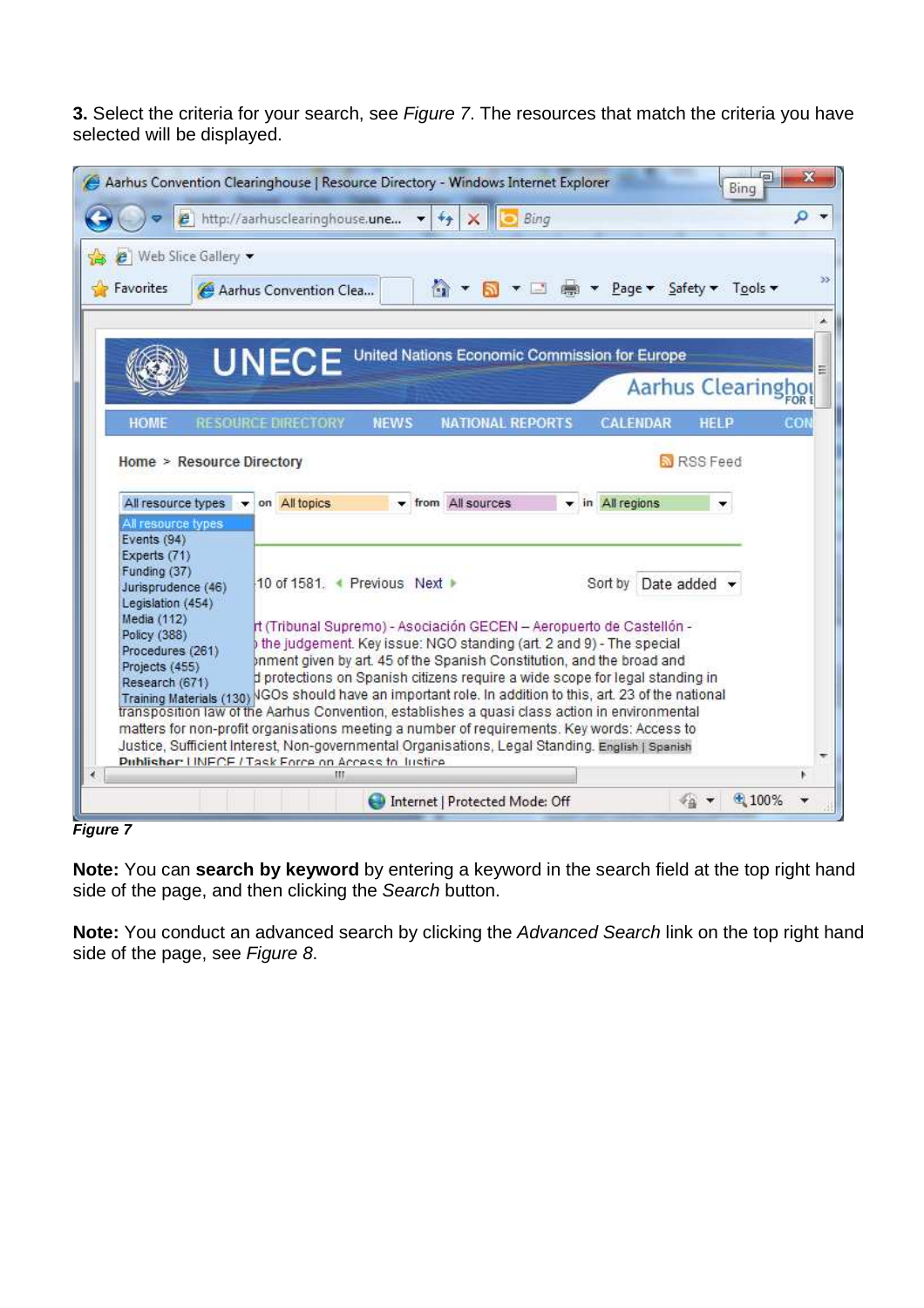|                         | Aarhus Convention Clearinghouse   Advanced Search - Windows Internet Explorer                                                                                | ×<br><b>CONNEL</b>                                                     |
|-------------------------|--------------------------------------------------------------------------------------------------------------------------------------------------------------|------------------------------------------------------------------------|
|                         | e http://aarhusclearinghouse.unece.org/search/<br>$\mathbf{v}$ + $\mathbf{v}$<br>$\times$<br>Bing                                                            | ۹<br>$\overline{\mathbf{v}}$                                           |
| e   Web Slice Gallery • |                                                                                                                                                              |                                                                        |
| Favorites               | 器·<br>Aarhus Conve X<br>Select Resource t                                                                                                                    | A ▼ M ▼ M · M · Page ▼ Safety ▼ Tools ▼ W                              |
|                         |                                                                                                                                                              |                                                                        |
|                         | United Nations Economic Commission for Europe                                                                                                                |                                                                        |
|                         | <b>UNECE</b>                                                                                                                                                 |                                                                        |
|                         |                                                                                                                                                              | Aarhus Clearinghouse                                                   |
| <b>HOME</b>             | <b>NATIONAL REPORTS</b><br><b>CALENDAR</b><br><b>RESOURCE DIRECTORY</b><br><b>NEWS</b><br><b>HELP</b>                                                        | <b>CONVENTION HOME</b>                                                 |
|                         |                                                                                                                                                              | Search                                                                 |
|                         | Home > Advanced Search                                                                                                                                       | Advanced search                                                        |
|                         | The Aarhus Clearinghouse search engine searches the descriptions of all documents referenced.                                                                | <b>Tools For You</b>                                                   |
|                         | Search results yield only those resources that match all the keywords and parameters you enter.<br>Note that searches in Russian are not currently possible. | Ξ<br>Get new resources first!                                          |
|                         |                                                                                                                                                              |                                                                        |
| Keywords:               |                                                                                                                                                              | Google <sup>®</sup>                                                    |
|                         | Entering more than one keyword yields only those documents that<br>include all keywords. Use spaces between each keyword. Use                                | <b>ED MY YAHOO!</b>                                                    |
|                         | quotation marks (e.g., "water quality") to match an exact phrase.                                                                                            | <b>New Resources</b>                                                   |
| Type:                   | All resource types                                                                                                                                           |                                                                        |
|                         | Events                                                                                                                                                       | Spain - Supreme Court (Tribunal                                        |
|                         | Experts                                                                                                                                                      | Supremo) - Asociación GECEN -<br>Aeropuerto de Castellón -             |
|                         | Funding                                                                                                                                                      | Summary with a link to the                                             |
|                         | Jurisprudence                                                                                                                                                | judgement<br>UNECE / Task Force on Access                              |
|                         | Legislation<br>Media                                                                                                                                         | to Justice                                                             |
|                         | Policy                                                                                                                                                       | EU-Court of Justice-Court of First                                     |
|                         | Procedures:                                                                                                                                                  | Instance - WWF-UK Ltd v Council<br>of the European Union (cases C-     |
|                         | Projects                                                                                                                                                     | 355/08P and T-91/07) - Summary                                         |
|                         | Research                                                                                                                                                     | with a link to the court orders<br><b>UNECE / Task Force on Access</b> |
|                         | <b>Training Materials</b>                                                                                                                                    | to Justice                                                             |
| Topic:                  | All topics                                                                                                                                                   |                                                                        |
|                         | Access to Information                                                                                                                                        |                                                                        |
|                         | Access to Justice                                                                                                                                            |                                                                        |
|                         | Convention Compliance                                                                                                                                        |                                                                        |
|                         | Electronic Tools                                                                                                                                             |                                                                        |
|                         | Genetically Modified Organisms<br>Pollutant Release and Transfer Registers                                                                                   |                                                                        |
|                         | Public Participation                                                                                                                                         |                                                                        |
|                         | Strategic Decision-making                                                                                                                                    |                                                                        |
| Source:                 | V All sources                                                                                                                                                |                                                                        |
|                         | Academia                                                                                                                                                     |                                                                        |
|                         | Ш                                                                                                                                                            | ۳                                                                      |
|                         | Internet   Protected Mode: Off                                                                                                                               | ● 100%<br>稻                                                            |
|                         |                                                                                                                                                              |                                                                        |

**Figure 8 Advanced Search**